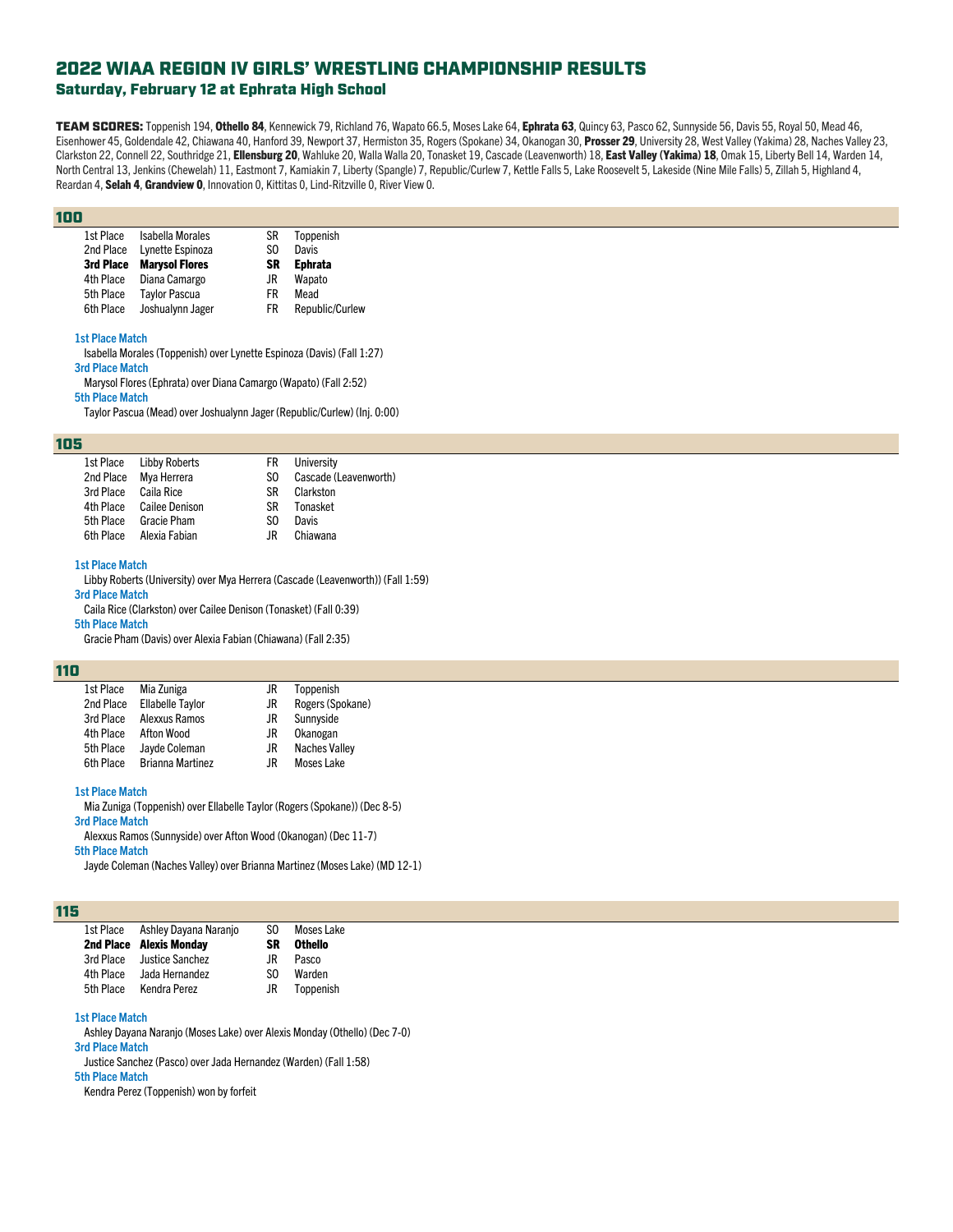## Saturday, February 12 at Ephrata High School

#### 120

| 1st Place | Bianca Johnson          | .IR | <b>Moses Lake</b> |
|-----------|-------------------------|-----|-------------------|
| 2nd Place | Sofia Correa            | SR  | Pasco             |
|           | 3rd Place Cami Anderson | SR  | <b>Prosser</b>    |
| 4th Place | Kylie-May Kemp          | SR. | Walla Walla       |
| 5th Place | Kristen Erickson        | SR. | Jenkins (Che      |
| 6th Place | Natalie Pinon           | FR. | Toppenish         |

Jenkins (Chewelah)<br>Toppenish

#### **1st Place Match**

Bianca Johnson (Moses Lake) over Sofia Correa (Pasco) (MD 12-0)

**3rd Place Match**

- Cami Anderson (Prosser) over Kylie-May Kemp (Walla Walla) (Fall 3:45)
- **5th Place Match**

Kristen Erickson (Jenkins (Chewelah)) over Natalie Pinon (Toppenish) (Fall 2:11)

### 125

| 1st Place        | Gloria Ramirez                 | SR  | Quincy         |
|------------------|--------------------------------|-----|----------------|
| 2nd Place        | <b>Edna Fuentes</b>            | SR  | Richland       |
| 3rd Place        | <b>Hazel Gonzalez</b>          | SR  | <b>Othello</b> |
| 4th Place        | <b>Leslie Sanchez Guerrero</b> | SO. | <b>Ephrata</b> |
| 5th Place        | Haliyah Yanez                  | .IR | Davis          |
| <b>6th Place</b> | <b>Marsha Gomez</b>            | .IR | Othello        |

#### **1st Place Match**

Gloria Ramirez (Quincy) over Edna Fuentes (Richland) (Fall 3:59) **3rd Place Match**

Hazel Gonzalez (Othello) over Leslie Sanchez Guerrero (Ephrata) (Fall 1:44) **5th Place Match**

Haliyah Yanez (Davis) over Marsha Gomez (Othello) (Fall 0:31)

#### 130

| 1st Place | Lexie Garza              | JR  | Wapato         |
|-----------|--------------------------|-----|----------------|
| 2nd Place | Kali Watson              | .IR | Goldendale     |
| 3rd Place | <b>Kelsey Louen</b>      | ßR  | Mead           |
| 4th Place | <b>Mattison Stayrook</b> | SR  | Southridge     |
| 5th Place | <b>Rashann Olsen</b>     | SR  | <b>Ephrata</b> |
| 6th Place | Sarah Hamilton           | JR  | Okanogan       |

#### **1st Place Match**

Lexie Garza (Wapato) over Kali Watson (Goldendale) (TF-1.5 3:09 (17-1))

**3rd Place Match** Kelsey Louen (Mead) over Mattison Stayrook (Southridge) (Fall 0:20)

#### **5th Place Match**

Rashann Olsen (Ephrata) over Sarah Hamilton (Okanogan) (Dec 5-0)

#### 135

| 1st Place | Alanna Haney               | JR  | Chiawana             |
|-----------|----------------------------|-----|----------------------|
| 2nd Place | <b>Ruby Clark</b>          | SO. | Toppenish            |
| 3rd Place | Cassandra Hernandez        | SR  | West Valley (Yakima) |
| 4th Place | <b>Cassidy Jones-Mowen</b> | FR. | <b>Liberty Bell</b>  |
| 5th Place | Nevaeh Vogtman             | SO. | Kennewick            |
| 6th Place | Anna Hume                  | SO. | Kettle Falls         |
|           |                            |     |                      |

#### **1st Place Match**

Alanna Haney (Chiawana) over Ruby Clark (Toppenish) (MD 14-3)

## **3rd Place Match**

Cassandra Hernandez (West Valley (Yakima)) over Cassidy Jones-Mowen (Liberty Bell) (Fall 1:38) **5th Place Match**

Nevaeh Vogtman (Kennewick) over Anna Hume (Kettle Falls) (Dec 4-3)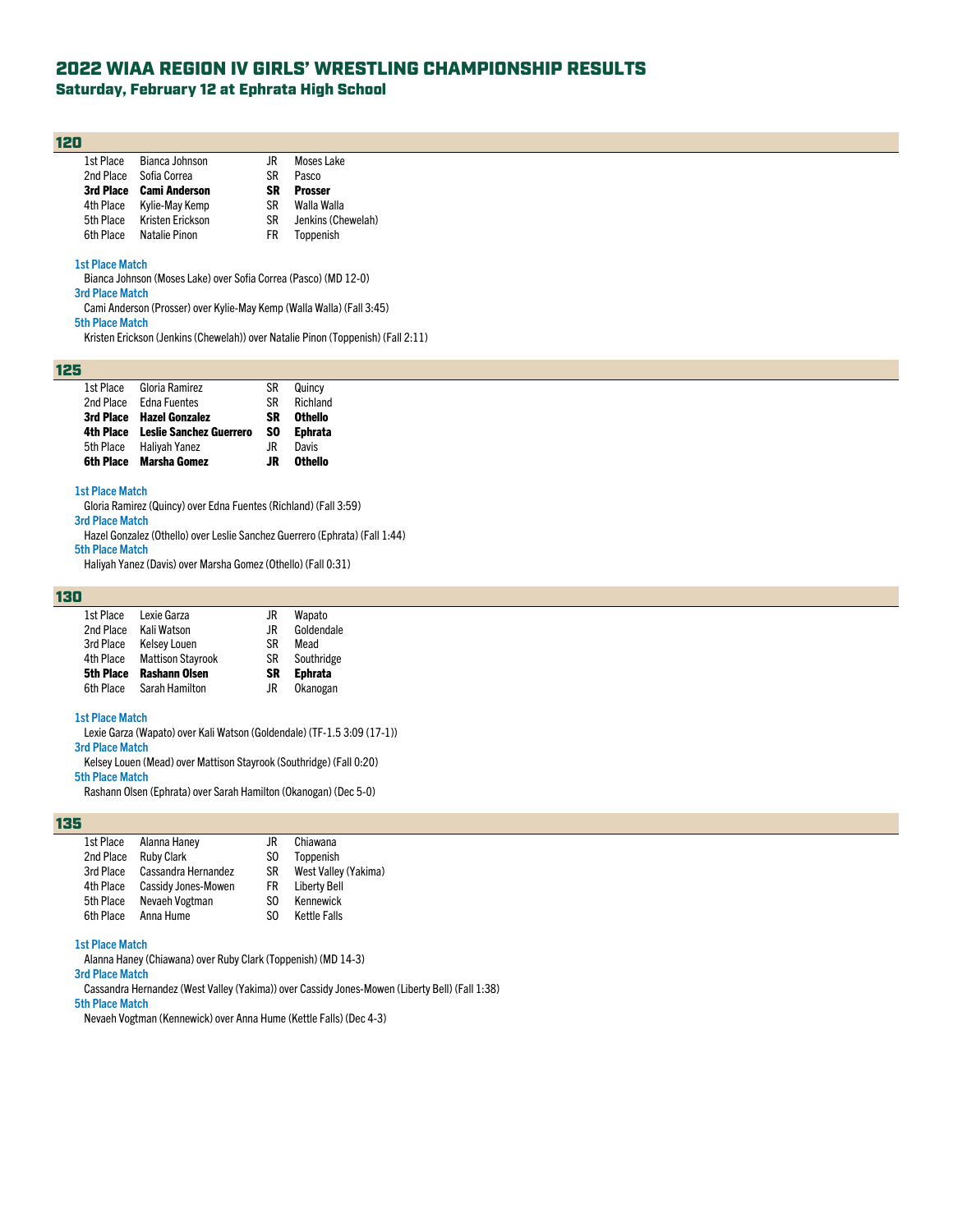Saturday, February 12 at Ephrata High School

#### 140

| 1st Place | Alondra Morales         | JR        | Roval          |
|-----------|-------------------------|-----------|----------------|
| 2nd Place | <b>Kadie Mcmullen</b>   | <b>SO</b> | <b>Ephrata</b> |
| 3rd Place | MaryAnn Reyes           | JR        | Toppenish      |
| 4th Place | <b>Madison Kiemele</b>  | .IR.      | Goldendale     |
| 5th Place | Mariangela Gonzalez     | SO.       | Wahluke        |
| 6th Place | <b>Josselyn Viveros</b> | .IR       | Eisenhower     |

## **1st Place Match**

Alondra Morales (Royal) over Kadie Mcmullen (Ephrata) (Fall 1:39)

**3rd Place Match**

MaryAnn Reyes (Toppenish) over Madison Kiemele (Goldendale) (Dec 7-3)

#### **5th Place Match**

Mariangela Gonzalez (Wahluke) over Josselyn Viveros (Eisenhower) (Dec 11-6)

## 145

| 1st Place | Celeste Limon        | SR  | Eisenhower                  |
|-----------|----------------------|-----|-----------------------------|
| 2nd Place | Jocelyn Velasco      | JR  | Toppenish                   |
| 3rd Place | Sara Correa Cambindo | SR. | Kennewick                   |
| 4th Place | Harrah Hanson        | SR  | <b>East Valley (Yakima)</b> |
| 5th Place | Kilee Callaghan      | .IR | <b>North Central</b>        |
| 6th Place | <b>Amy Myers</b>     | JR  | Okanogan                    |

#### **1st Place Match**

Celeste Limon (Eisenhower) over Jocelyn Velasco (Toppenish) (Dec 4-2)

**3rd Place Match**

Sarra Correa Cambindo (Kennewick) over Harrah Hanson (East Valley (Yakima)) (Fall 2:18) **5th Place Match**

Kilee Callaghan (North Central) over Amy Myers (Okanogan) (Fall 0:30)

#### 155

| 1st Place | <b>Ruby Rodriguez-Rios</b> | JR  | Toppenish        |
|-----------|----------------------------|-----|------------------|
| 2nd Place | Emma Villa                 | SO. | Roval            |
| 3rd Place | Viktoriya Dovhoruka        | JR  | Rogers (Spokane) |
| 4th Place | Nilaya Coronado            | JR  | Connell          |
| 5th Place | Selene Reyna               | SR  | Hanford          |
| 6th Place | Shealynn Spino             | JR  | Eisenhower       |

#### **1st Place Match**

Ruby Rodriguez-Rios (Toppenish) over Emma Villa (Royal) (Dec 7-2)

## **3rd Place Match**

Viktoriya Dovhoruka (Rogers (Spokane)) over Nilaya Coronado (Connell) (Dec 11-7)

#### **5th Place Match**

Selena Reyna (Hanford) over Shealynn Spino (Eisenhower) (Fall 4:22)

#### 170

| 1st Place | <b>Shannon Workinger</b> | SR        | Quincy         |
|-----------|--------------------------|-----------|----------------|
| 2nd Place | <b>Hailey Ahsmuhs</b>    | SR        | Richland       |
| 3rd Place | Ayanna Asselin           | <b>SR</b> | Kennewick      |
| 4th Place | <b>Bavlie Conner</b>     | SO.       | Mead           |
| 5th Place | <b>Thalia Gallegos</b>   | JR        | <b>Othello</b> |
| 6th Place | Lana Lillev              | SR        | Hanford        |
|           |                          |           |                |

#### **1st Place Match**

Shannon Workinger (Quincy) over Hailey Ahsmuhs (Richland) (Fall 1:43)

## **3rd Place Match**

Ayanna Asselin (Kennewick) over Baylie Conner (Mead) (Fall 1:38) **5th Place Match**

Thalia Gallegos (Othello) over Lana Lilley (Hanford) (Fall 2:07)